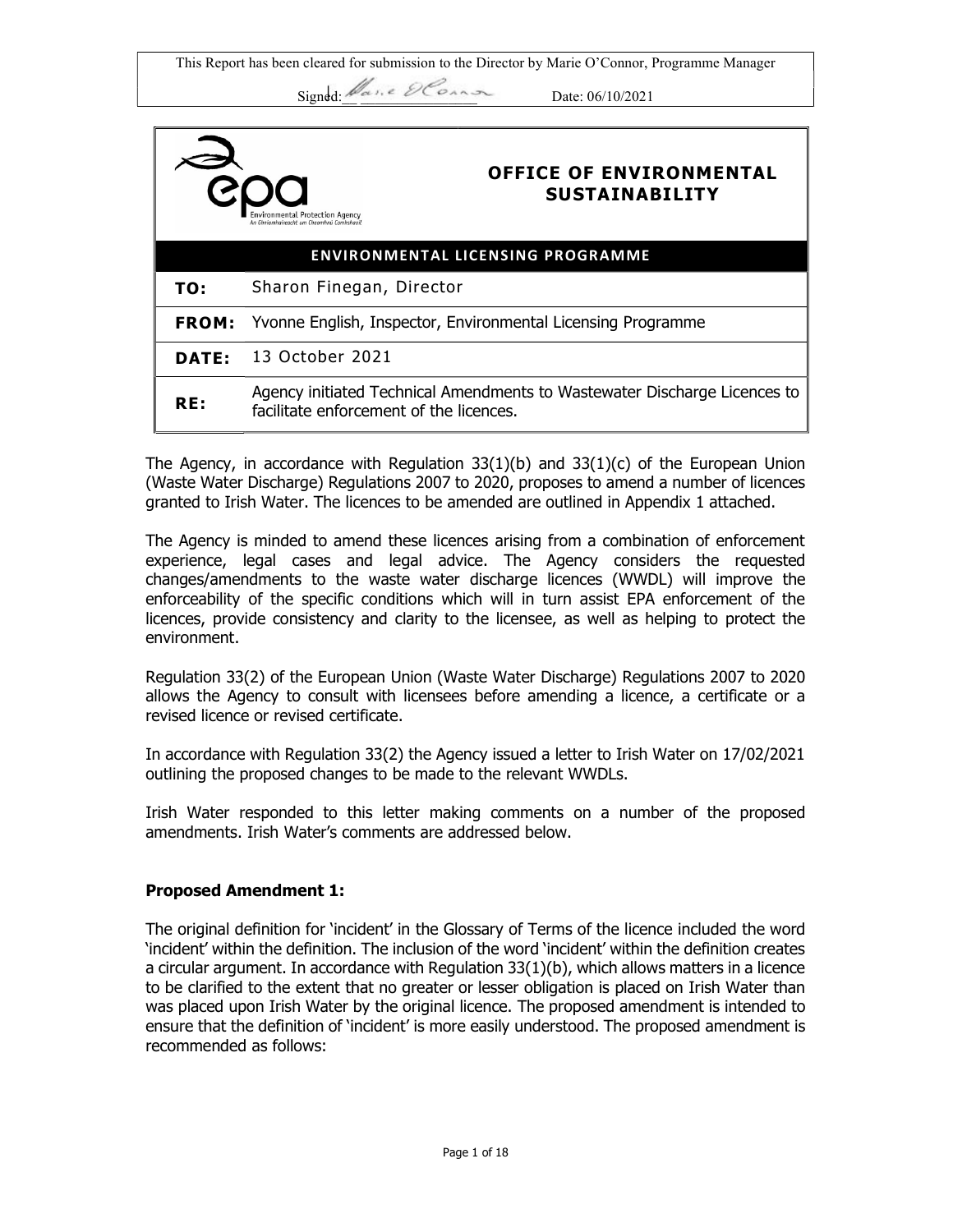### Replace existing definition of Incident, below:

# Incident The following shall constitute an incident for the purposes of this licence:

- (i) any discharge that does not comply with the requirements of this licence;
- (ii) any incident with the potential for environmental contamination of surface water or groundwater, or posing an environmental threat to land, or requiring an emergency response by the licensee and/or the relevant authorities.

#### with the amended definition of incident, as follows:

Incident The following shall constitute an incident for the purposes of this licence:

- (i) any discharge that does not comply with the requirements of this licence;
- (ii) any discharge or occurrence with the potential for environmental contamination of surface water or groundwater, or posing an environmental threat to land, or requiring an emergency response by the licensee and/or the relevant authorities.

Comment: Irish Water has no comments on this proposed alteration.

# Proposed Amendment 2:

Condition 1.X is proposed to be amended as outlined below. The inclusion of the phrase 'there shall be no other discharges of environmental significance' is something that was implied at the time of licensing. The inclusion of the phrase now is to expressly make it clear as more recent experience shows that the inclusion of these words helps to make the licence more easily understood and enforced.

From enforcement experience, there can sometimes be environmentally significant discharges from points other than the discharge points listed in the licence, e.g. from emergency overflows or blocked sewers. The proposed amendment will assist in the enforcement of such discharges from the waste water works directly or indirectly to the environment. These discharges may or may not occur through authorised discharge locations. Other licences issued by the EPA such as Industrial Emissions include standardised wording 'there shall be no other emissions of environmental significance. The proposed amendment brings the consistency of this standard licensing wording into Waste Water Discharge Authorisations and strengthens the EPA's environmental enforcement approach.

The proposed amendment is recommended in accordance with Regulation  $33(1)(b)$  which makes provision for a licence to be amended where the amendement makes clearer something which was implicit at the time of licensing.

#### Irish Water Comment:

Irish Water seek clarification from the Agency, where additional storm water overflows not listed in Schedule A.3 Storm Water Overflows of the relevant licence are identified, if a letter of Notification under Condition 1.6 (or appropriate Condition No.) detailing the information relating to the Stormwater Overflow location and operation is deemed to be the only notification required.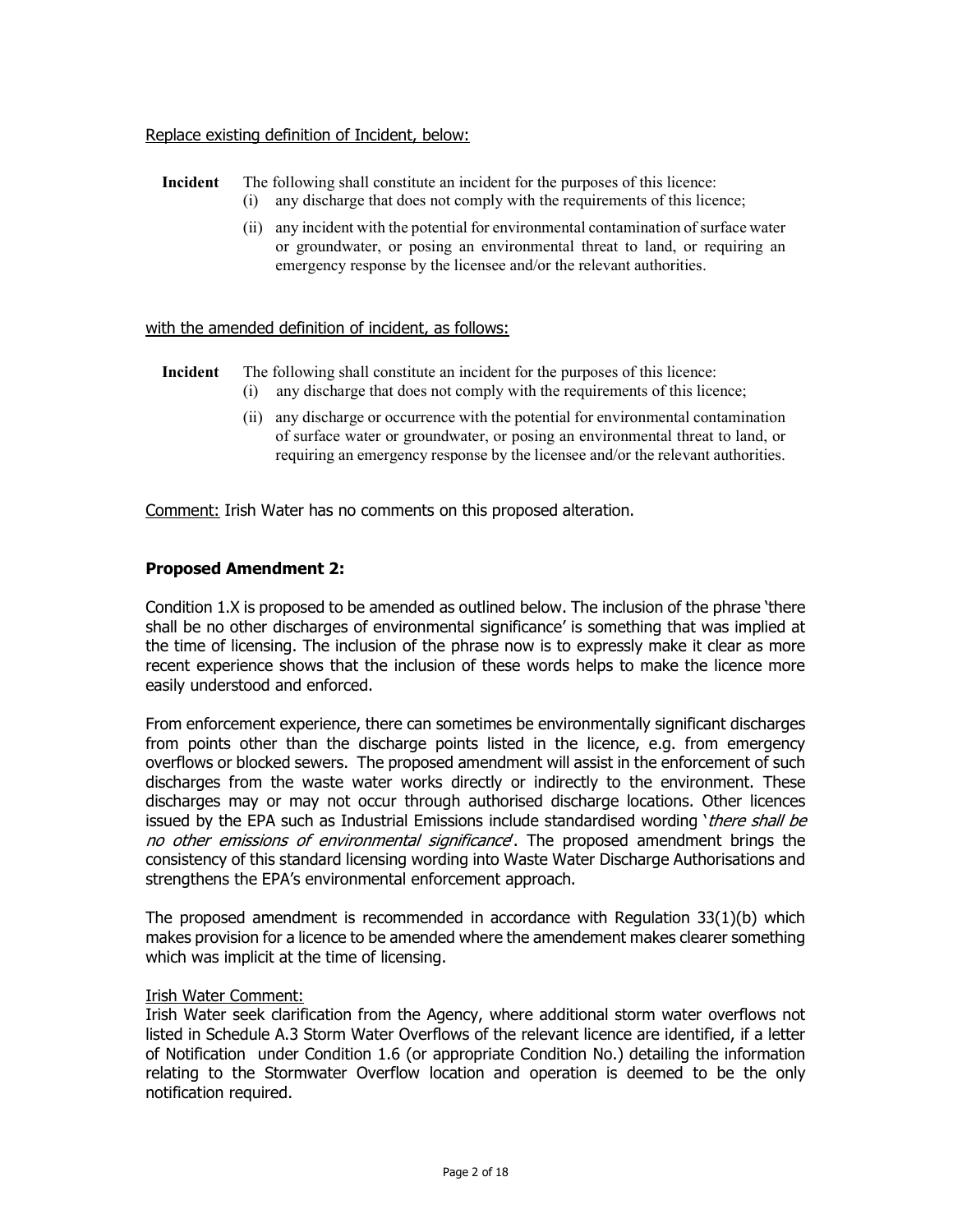Irish Water also note that the wastewater discharge licences references specifically the primary, secondary discharges and storm water overflows but do not specify the emergency overflows. They therefore seek clarification from the Agency, that the above condition does not include reference to emergency overflows from the wastewater works.

#### Response:

The Agency have issued 'EPA Guidance for Irish Water on Requests for Alterations to a Waste Water Discharge Licence or Certificate of Authorisation' which is available on the EPA website. Irish Water are required to follow the steps provided in this guidance document and determine what action is required for the proposed alteration. The alterations guidance document is updated regularly in accordance with recent case law or legislative changes. Any proposed alteration to a licence is made on a case by case basis.

As highlighted above, although emergency overflows are not specified in the licence, these discharges too shall not be environmentally significant. The proposed amendment is recommended as follows:

### Replace existing Condition 1.X<sup>1</sup>, below:

The discharge(s) to waters from the waste water works shall be restricted to those listed and described in Schedule A: Discharges and Discharge Monitoring, of this licence and shall be as set out in the licence application or as modified under Condition 1.6 *{insert appropriate Condition No.}* of this licence and subject to the conditions of this licence.

### With amended Condition 1. X<sup>1</sup>, as follows:

The discharge(s) to waters from the waste water works shall be restricted to those listed and described in Schedule A: Discharges and Discharge Monitoring, of this licence and shall be as set out in the licence application or as modified under Condition 1.6 *{insert appropriate Condition No.}* of this licence and subject to the conditions of this licence. There shall be no other discharges of environmental significance.

# Proposed Amendment 3:

At the time of licensing it would have been implicit that SWO should not cause environmental pollution, however some discharges from SWOs cause environmental pollution. In order to strengthen the enforcement of discharges from SWOs and make this condition more easily understood it is recommended to state this explicitly in the waste water discharge licences.

Earlier licences had various storm water overflow condition wording and formatting. From examination of all Waste Water Discharge Authorisations, there were approximately four different iterations of the storm water overflow condition historically. The proposed amendment brings consistency to the condition and clarity to the licensee on the requirements for storm water overflows. There can be instances where discharges from storm water

 $<sup>1</sup>$  As the numbering for the subconditions vary between licences, replace the appropriate subcondtion.</sup>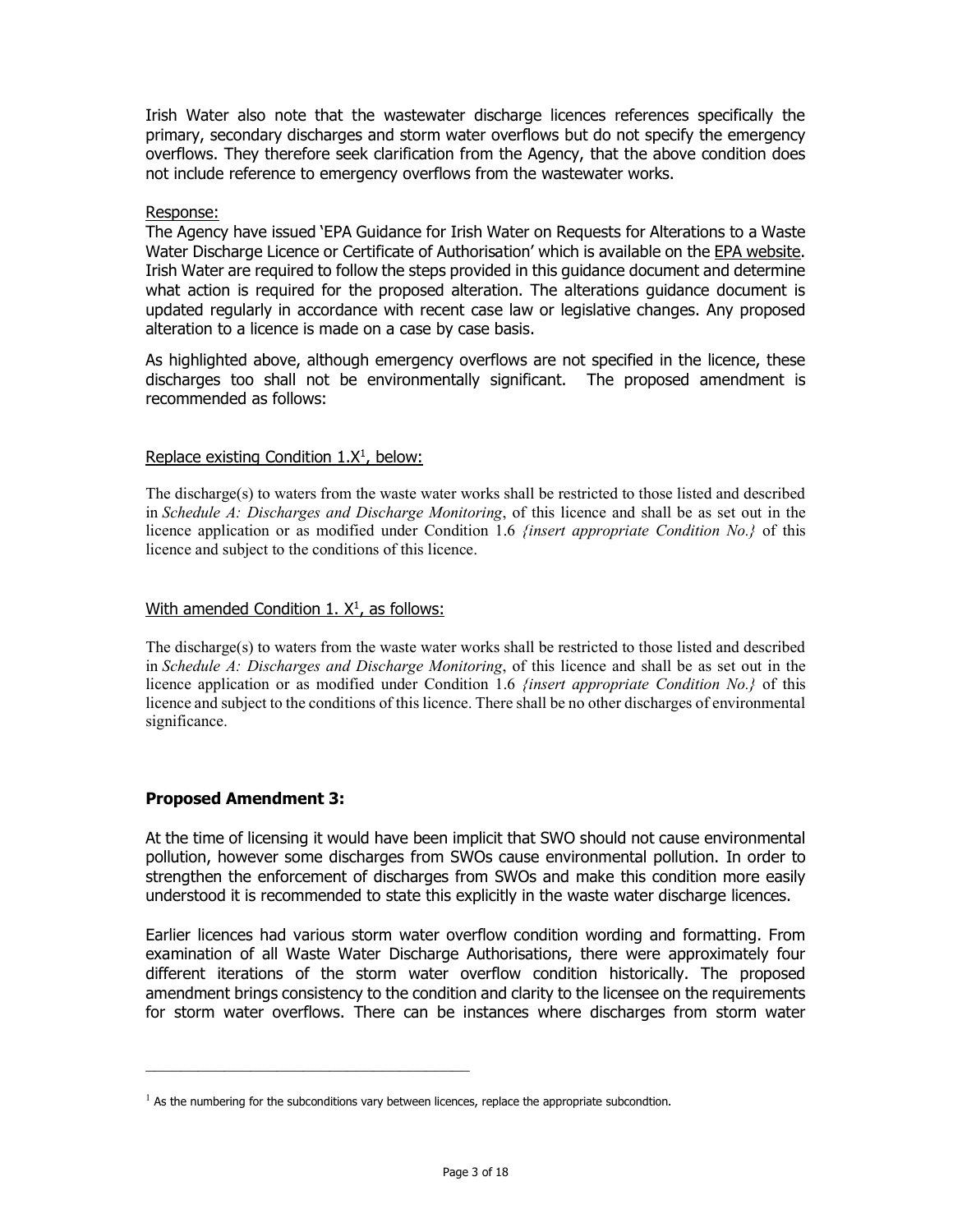overflows cause environmental pollution and the proposed wording will strengthen the EPA's environmental enforcement approach.

The proposed amendment is recommended in accordance with Regulation 33(1)(b) which makes provision for a licence to be amended where the amendement makes clearer something which was implicit at the time of licensing and makes the Waste Water Discharge Licences more easily understood.

# Irish Water Comment:

Irish Water would welcome clarification from the Agency, where additional storm water overflows not listed in Schedule A.3 Storm Water Overflows of the relevant license are identified, that a letter of Notification under Condition 1.6 (or appropriate Condition No.) detailing the information relating to the Stormwater Overflow location and operation is deemed to be the only notification required.

### Response:

The Agency have issued 'EPA Guidance for Irish Water on Requests for Alterations to a Waste Water Discharge Licence or Certificate of Authorisation' which is available on the EPA website. Irish Water are required to follow the steps provided in this guidance document and determine what action is required for the proposed alteration. The alterations guidance document is updated regularly in accordance with recent case law or legislative changes. Any proposed alteration to a licence is made on a case by case basis. The proposed amendment is recommended as follows:

# Condition 3.  $X^1$  - Storm water overflows (SWO).

# Replace existing Condition  $3.$   $X<sup>1</sup>$ , below:

Storm water overflows shall be as specified in *Schedule A.3: Storm Water Overflows*, of this licence. The licensee shall carry out an investigation to identify any additional storm water overflows within the waste water works as part of the programme of improvements. The Agency shall be notified in writing of any additional storm water overflows not listed in Schedule A.3 Storm Water Overflows, of this licence. All storm water overflows shall be in compliance with the criteria for storm water overflows, as set out in the DoECLG 'Procedures and Criteria in Relation to Storm Water Overflows', 1995 and any other guidance as may be specified by the Agency.

#### With amended Condition 3. X<sup>1</sup>, as follows:

#### 3.6 Storm Water Overflows

3.6.1 Storm water overflows shall be as specified in Schedule A.3: Storm Water Overflows, of this licence. The licensee shall carry out an investigation to identify any additional storm water overflows within the waste water works as part of the programme of improvements. The Agency shall be notified in writing of any additional storm water overflows not listed in Schedule A.3 Storm Water Overflows, of this licence.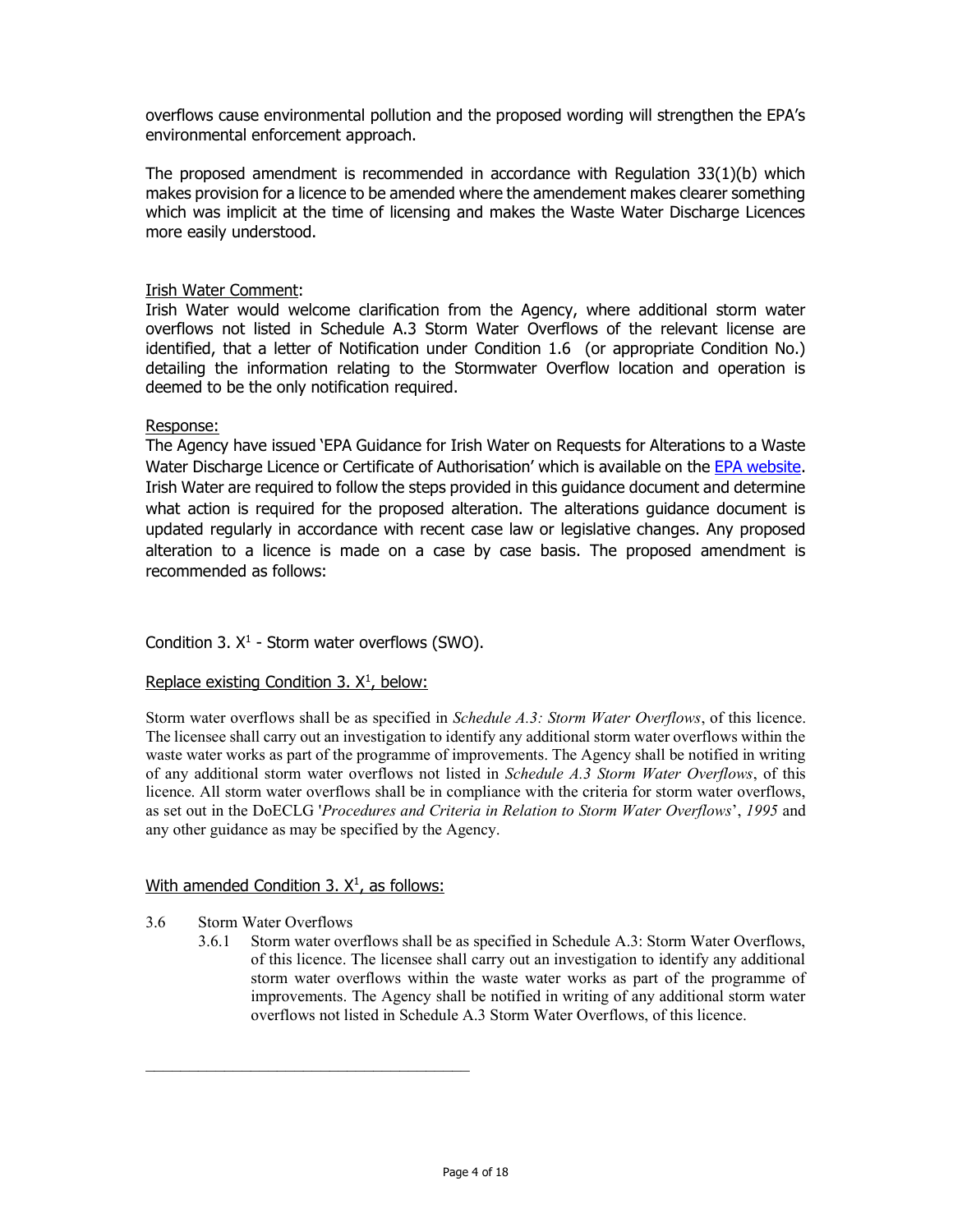- 3.6.2 All storm water overflows shall be in compliance with the criteria for storm water overflows, as set out in the DoECLG 'Procedures and Criteria in Relation to Storm Water Overflows', 1995 and any other guidance as may be specified by the Agency.
- 3.6.3 Discharges from storm water overflows shall not cause environmental pollution.

# Proposed Amendment 4:

This proposed amendment arose from enforcement experience relating to emergency overflows. Condition 4.10 as originally written required corrective actions to be taken 'should the specified requirements of the licence not be fulfilled. As there are no specific conditions in the licence around the requirements for emergency overflows, it may be difficult to clearly demonstrate that an emergency overflow is a failure to fulfil a specified requirement of a licence. However, with the redrafted text to Condition 4.10 along with the clearer definition for an incident, it would be possible to show that an emergency overflow is an incident. Therefore improving the enforceability of the licence. The proposed amendment is recommended in accordance with Regulation 33(1)(c) facilitating the operation of the licence on the basis of the Agency's enforcement experience.

### Irish Water Comment:

Irish Water recommends this condition should be amended as follows:

'The licensee shall establish and maintain {for new licences only OR} maintain {for reviews only} corrective action procedures. In the event of an incident and/or should the specified requirements of this licence not be fulfilled, the licensee shall take corrective action as soon as practicable.'

Irish Water state that the revised text is recommended as the responsibility for further investigations and corrective actions will vary depending on the site and Irish Water believe that defining the responsibility to a specific role for the purposes of complying with this condition is not necessary or practical.

#### Response:

The Agency has no objection to the suggested change in the wording that was proposed in the consultation on this condition. The Condition shall therefore read as follows:

Condition 4.  $X^1$ , – Corrective action.

#### Replace existing Condition 4.  $X<sup>1</sup>$ , below:

The licensee shall establish and maintain *{for new licences only OR} maintain {for reviews only}* corrective action procedures and shall take corrective action should the specified requirements of this licence not be fulfilled. The responsibility and authority for persons initiating further investigation and corrective action in the event of a reported non-conformity with this licence shall be defined by the licensee.

 $<sup>1</sup>$  As the numbering for the subconditions vary between licences, replace the appropriate subcondtion.</sup>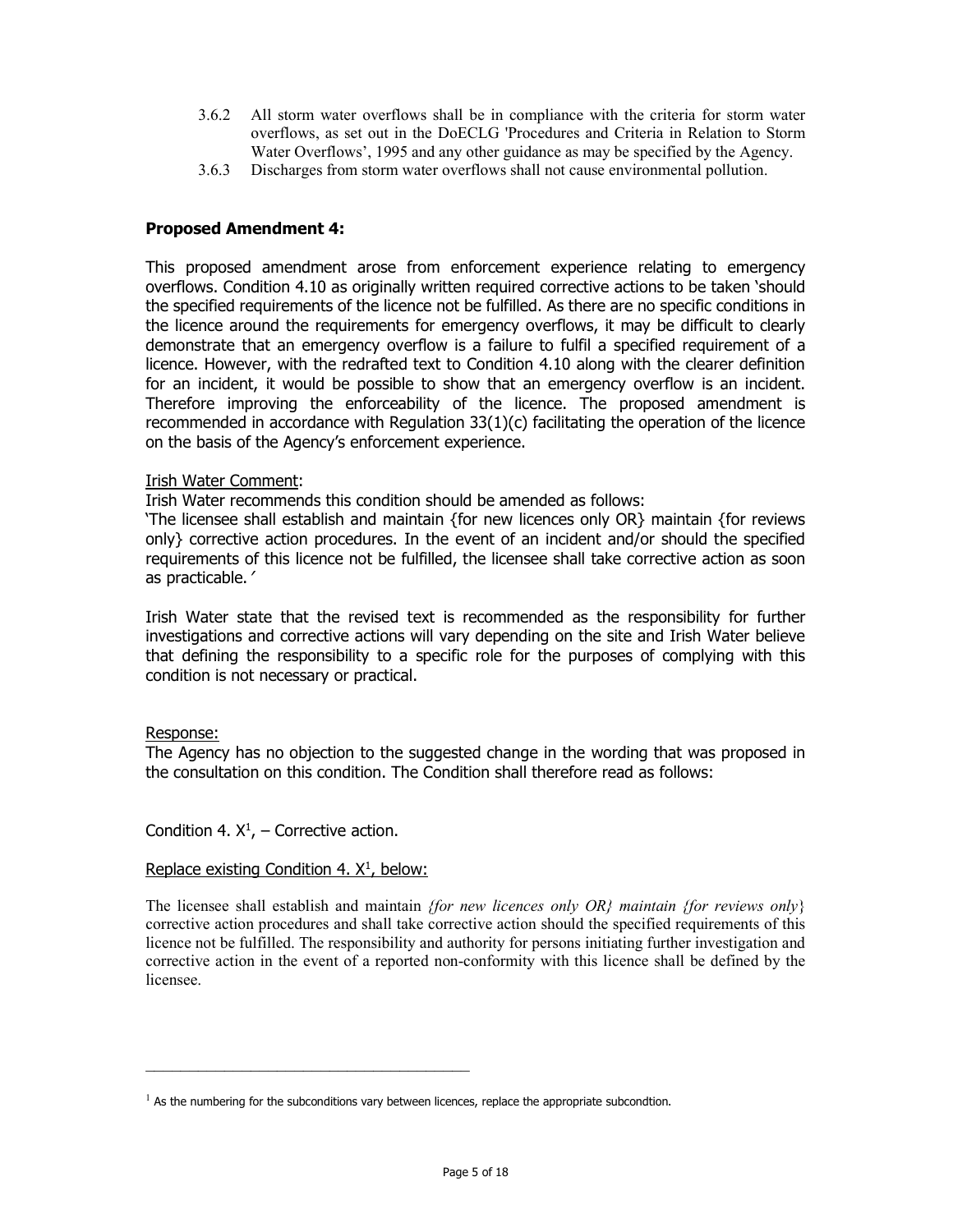# With amended Condition 4. X<sup>1</sup>, as follows:

The licensee shall establish and maintain *{for new licences only OR}* maintain {for reviews only} corrective action procedures. In the event of an incident and/or should the specified requirements of this licence not be fulfilled, the licensee shall take corrective action as soon as practicable.

# Additional Proposed Amendment

Upon examination of the WWDLs during the course of this project, it was noted that approximately 21 licences do not include the definition for 'Environmental Pollution'. This is a standard term included in the Glossary of Terms of all WWDLs. It is proposed that the Agency take the opportunity now to include this standard term into the 21 WWDLs where it is not included. In accordance with Regulation  $33(1)(c)$ , the inclusion of the definition of 'Environmental Pollution' allows for a clearer interpretation for the purpose of the waste water licences and therefore facilitates the operation of the licence on the basis of the Agency's enforcement experience.

It is proposed in these circumstances that the definition for 'Environmental Pollution' be inserted into the Glossary of Terms as follows:

Insert the definition of Environmental Pollution as follows:

 $\mathcal{L}_\text{max}$ 

# Environmental Pollution Means, in relation to waste water discharges, the direct or indirect introduction, as a result of human activity, of waste water discharges, substances (including any explosive, liquid or gas) or polluting matter (including any poisonous or noxious matter) into waters which may endanger human health or harm the aquatic environment, and in particular: (i) create a risk to waters, sediment, plants or animals. (ii) deleteriously interfere with the quality of aquatic ecosystems or terrestrial ecosystems directly depending on aquatic ecosystems including by: Rendering those or any other waters poisonous or injurious to fish, shellfish, spawning grounds or the food of any fish, or Impairing the usefulness of the bed and soil of any waters as spawning grounds or impairing their capacity to produce the food of fish or shellfish, (iii) impair or interfere with amenities and other legitimate uses of the water, or (iv) result in water failing to meet any environmental quality standards prescribed in regulations for the purposes of giving effect to the requirements of any Directive relating to the quality or use of water for the time being in force.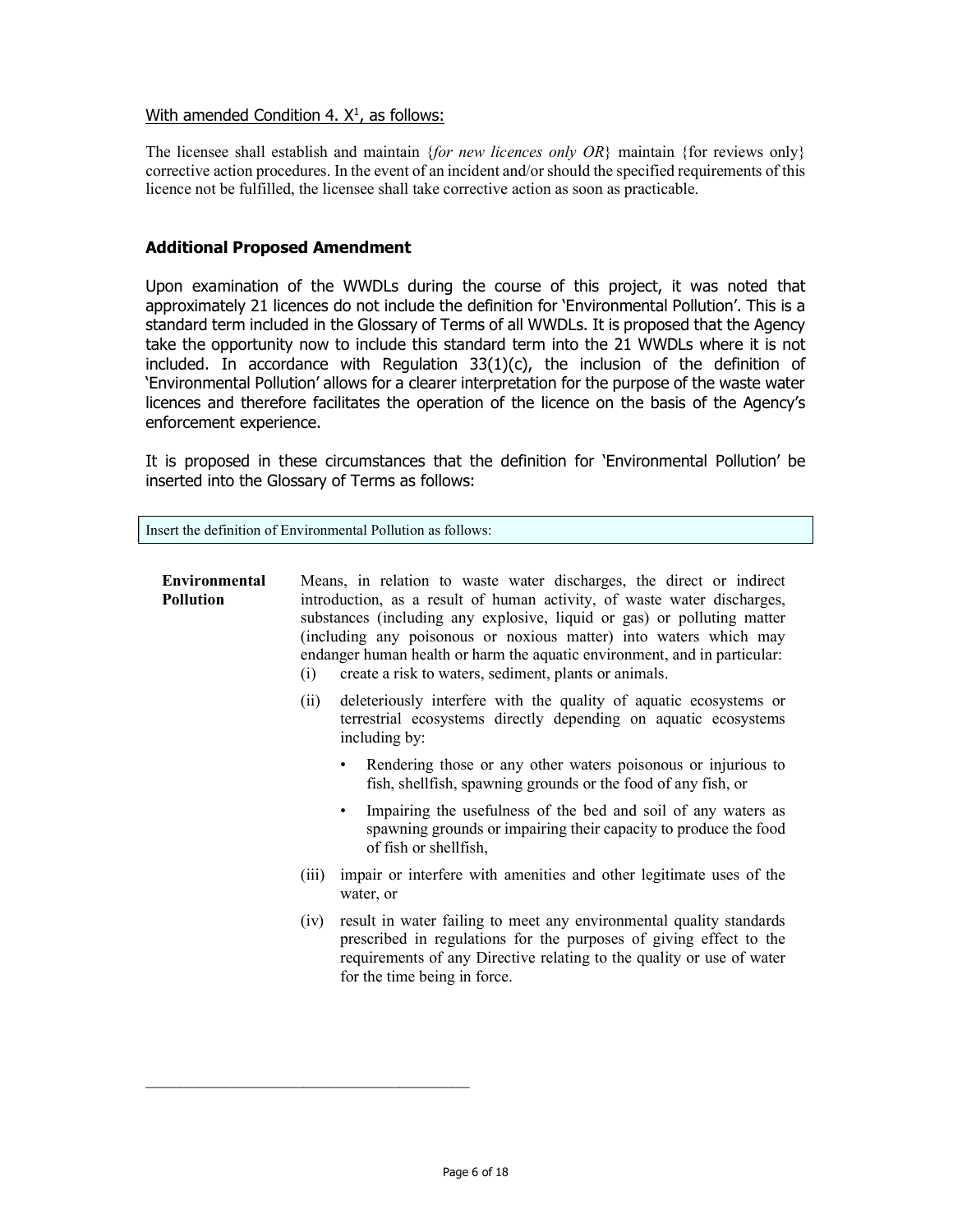# Appropriate Assessment

A screening for Appropriate Assessment was undertaken to assess, in view of best scientific knowledge and the conservation objectives of the site, if the activity, individually or in combination with other plans or projects is likely to have a significant effect on any European Site.

The activity is not directly connected with or necessary to the management of any European Site and the Agency considered, for the reasons set out below, that it can be excluded, on the basis of objective information, that the activity, individually or in combination with other plans or projects, will have a significant effect on any European Site and accordingly determined that an Appropriate Assessment of the activity was not required.

This determination is based on the fact that the proposed amendment will not result in a change to the protections provided to the environment or the nature/volume of the discharges from the agglomeration.

### Requested changes from Irish Water

In response to the Article 33(2) notice issued to Irish Water by the Agency, Irish Water requested additional changes be made to the licences. These changes fall outside the scope of this project.

# Recommendation

I recommend that the licence amendments be approved as set out in the attached recommended Technical Amendments. Such amendments do not result in the relevant requirements of Regulation 6(3) of the European Union (Waste Water Discharge) Regulations 2007 to 2020, ceasing to be satisfied.

Signed

yvone English

Yvonne English Environmental Licensing Programme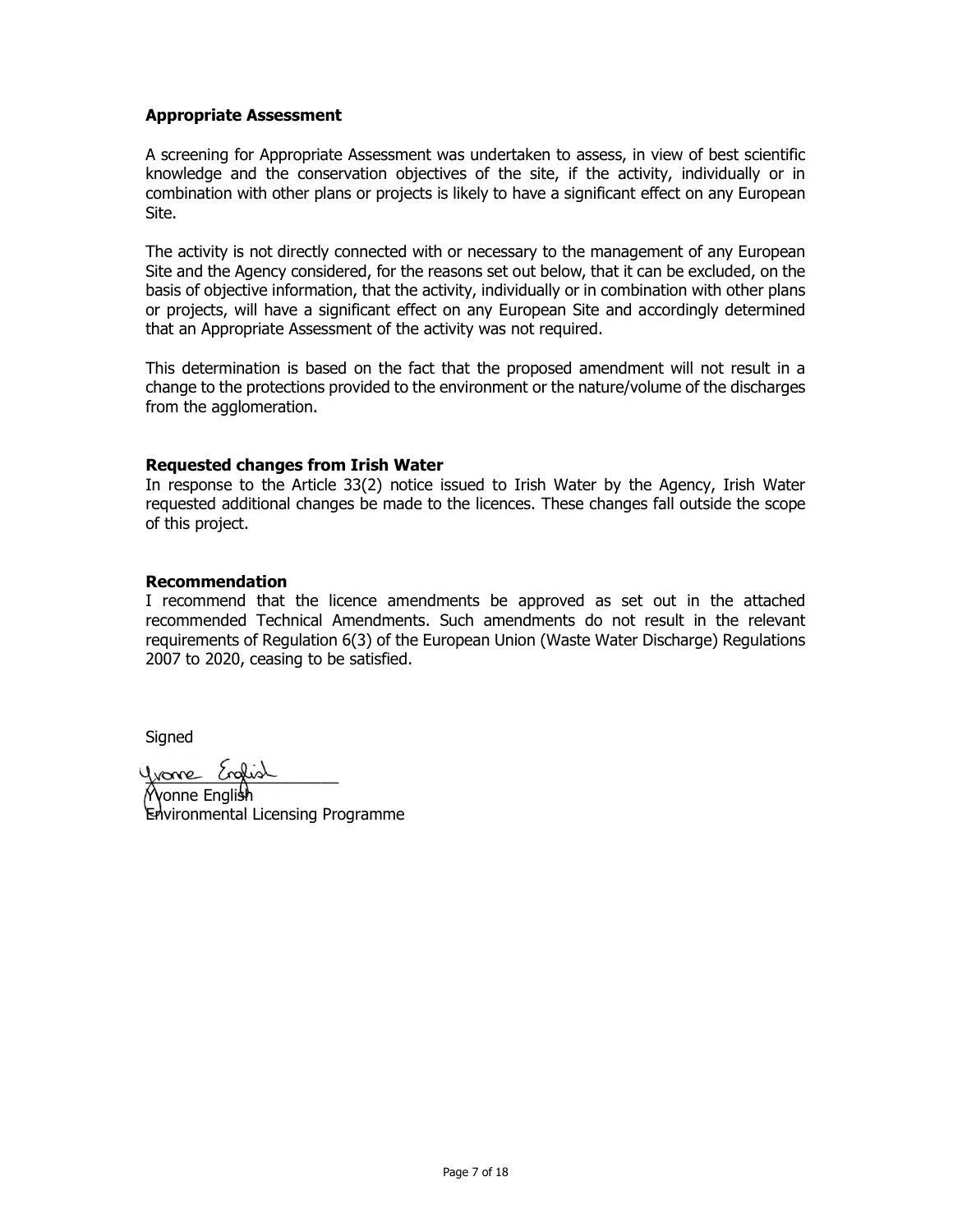| D0001-01 | Portlaoise                                                                |
|----------|---------------------------------------------------------------------------|
| D0002-01 | Upper Liffey Valley Regional Sewerage<br>Scheme                           |
| D0004-02 | Lower Liffey Valley Regional Sewerage<br>Scheme                           |
| D0007-01 | <b>Athlone Town and Environs</b>                                          |
| D0008-01 | Mullingar Town and Environs                                               |
| D0009-01 | Letterkenny                                                               |
| D0010-01 | Greystones                                                                |
| D0011-01 | Killybegs                                                                 |
| D0012-01 | <b>Wicklow Town and environs</b>                                          |
| D0013-01 | Limerick City and Environs                                                |
| D0014-01 | Sligo and Environs                                                        |
| D0015-01 | Tramore                                                                   |
| D0016-01 | <b>Ballina Agglomeration</b>                                              |
| D0017-01 | Dungarvan                                                                 |
| D0018-01 | Kilkenny City and Environs                                                |
| D0019-01 | Castletroy and its environs                                               |
| D0020-01 | Cavan                                                                     |
| D0021-01 | Malahide                                                                  |
| D0022-01 | <b>Waterford City</b>                                                     |
| D0023-01 | Balbriggan Skerries                                                       |
| D0024-01 | Swords                                                                    |
| D0026-01 | <b>Thurles</b>                                                            |
|          |                                                                           |
| D0028-01 | Carlow Town and Environs and sections of<br>Graiguecullen in County Laois |
| D0029-01 | Enniscorthy                                                               |
| D0030-02 | <b>Wexford Town</b>                                                       |
| D0031-01 | Tuam                                                                      |
| D0032-01 | <b>Ballinasloe Town and Environs</b>                                      |
| D0033-01 | Cork City                                                                 |
| D0034-01 | Greater Dublin Area Agglomeration                                         |
| D0035-01 | Clonmel                                                                   |
| D0036-01 | New Ross Town and Environs                                                |
| D0037-01 | Killarney                                                                 |
| D0039-01 | Tullamore                                                                 |
| D0040-01 | <b>Tralee</b>                                                             |
| D0041-01 | Drogheda                                                                  |
| D0042-01 | Monksland                                                                 |
| D0043-01 | <b>Blarney and Environs</b>                                               |
| D0044-01 | Carrigtwohill and Environs                                                |
| D0045-01 | Shannon Town                                                              |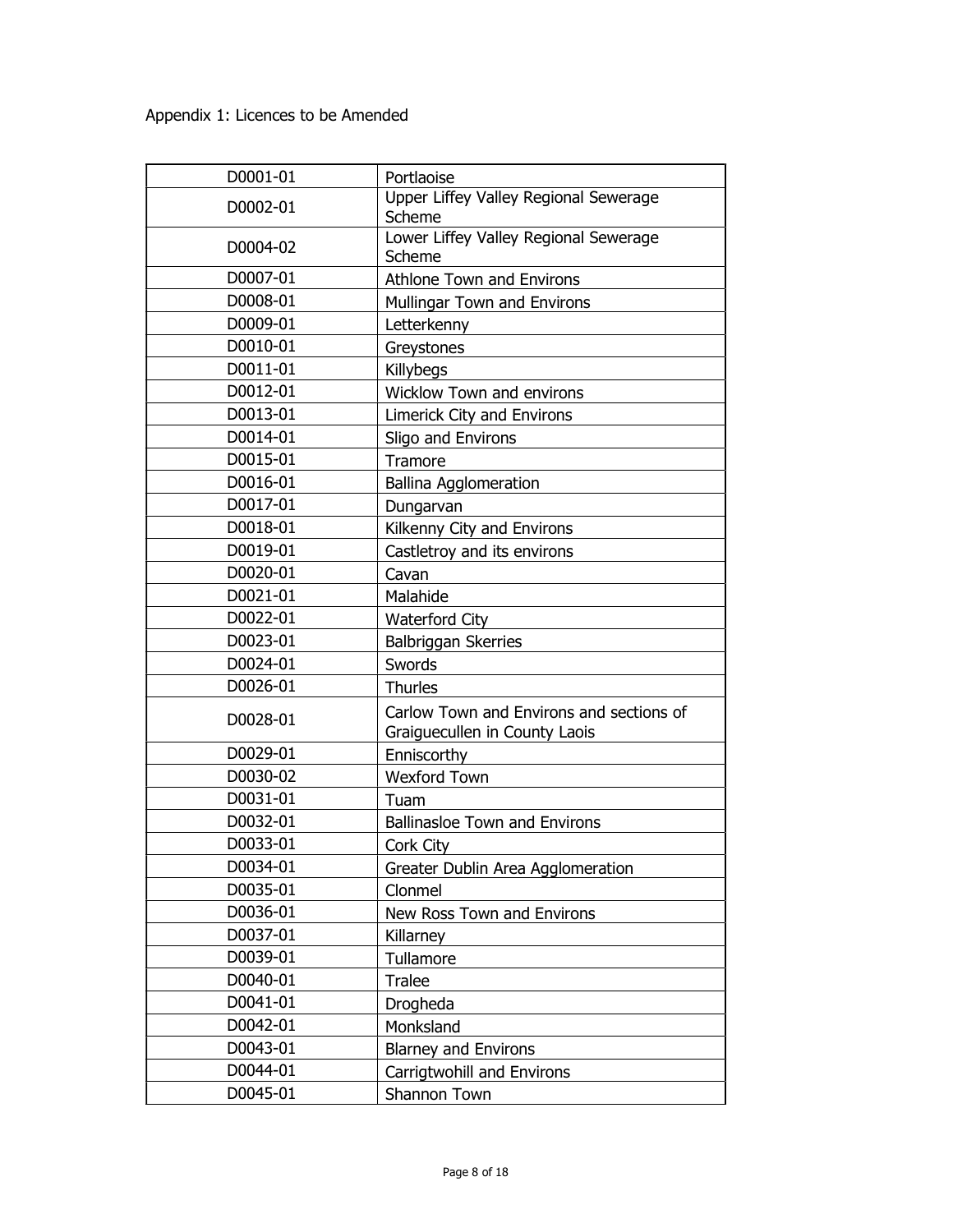| D0046-01 | Courtown/Gorey                                           |
|----------|----------------------------------------------------------|
| D0047-01 | Castlebar Waste Water Treatment Plant &<br>Agglomeration |
| D0048-01 | Ennis North                                              |
| D0050-01 | Galway                                                   |
| D0051-01 | <b>Clonakilty and Environs</b>                           |
| D0052-01 | Mallow                                                   |
| D0053-01 | <b>Dundalk</b>                                           |
| D0054-01 | Cobh                                                     |
| D0055-01 | <b>Westport Agglomeration</b>                            |
| D0056-01 | Midleton                                                 |
| D0057-01 | Crosshaven-Carrigaline-Ringaskiddy                       |
| D0058-01 | Fermoy Town & Environs                                   |
| D0059-01 | Navan                                                    |
| D0060-01 | Longford Town                                            |
| D0061-01 | Monaghan                                                 |
| D0063-01 | Blessington                                              |
| D0064-01 | Carnew Wastewater Treatment Works                        |
| D0065-01 | <b>Knock</b>                                             |
| D0066-01 | Cong                                                     |
| D0067-01 | Killala                                                  |
| D0068-01 | Swinford                                                 |
| D0069-01 | <b>Ballyhaunis</b>                                       |
| D0070-01 | <b>Ballinrobe Town</b>                                   |
| D0071-01 | Claremorris                                              |
| D0072-01 | <b>Achill Island Central</b>                             |
| D0073-01 | Crossmolina                                              |
| D0074-01 | <b>Belmullet</b>                                         |
| D0076-01 | Sixmilebridge                                            |
| D0077-01 | Lisdoonvarna                                             |
| D0078-01 | <b>Kilkee</b>                                            |
| D0079-01 | Newmarket on Fergus                                      |
| D0080-01 | Lahinch                                                  |
| D0081-01 | Ennistymon                                               |
| D0084-01 | <b>Belturbet</b>                                         |
| D0085-01 | Bailieborough                                            |
| D0086-01 | Rathdrum Wastwater Treatment Works                       |
| D0087-01 | Kilcoole and Environs                                    |
| D0088-01 | <b>Enniskerry and Environs</b>                           |
| D0089-01 | <b>Baltinglass Wastewater Treatment Works</b>            |
| D0090-01 | Muinebheag and Leighlinbridge                            |
| D0091-01 | Tullow                                                   |
| D0092-01 | Tubbercurry                                              |
| D0093-01 | Collooney                                                |
| D0095-01 | Ballysadare                                              |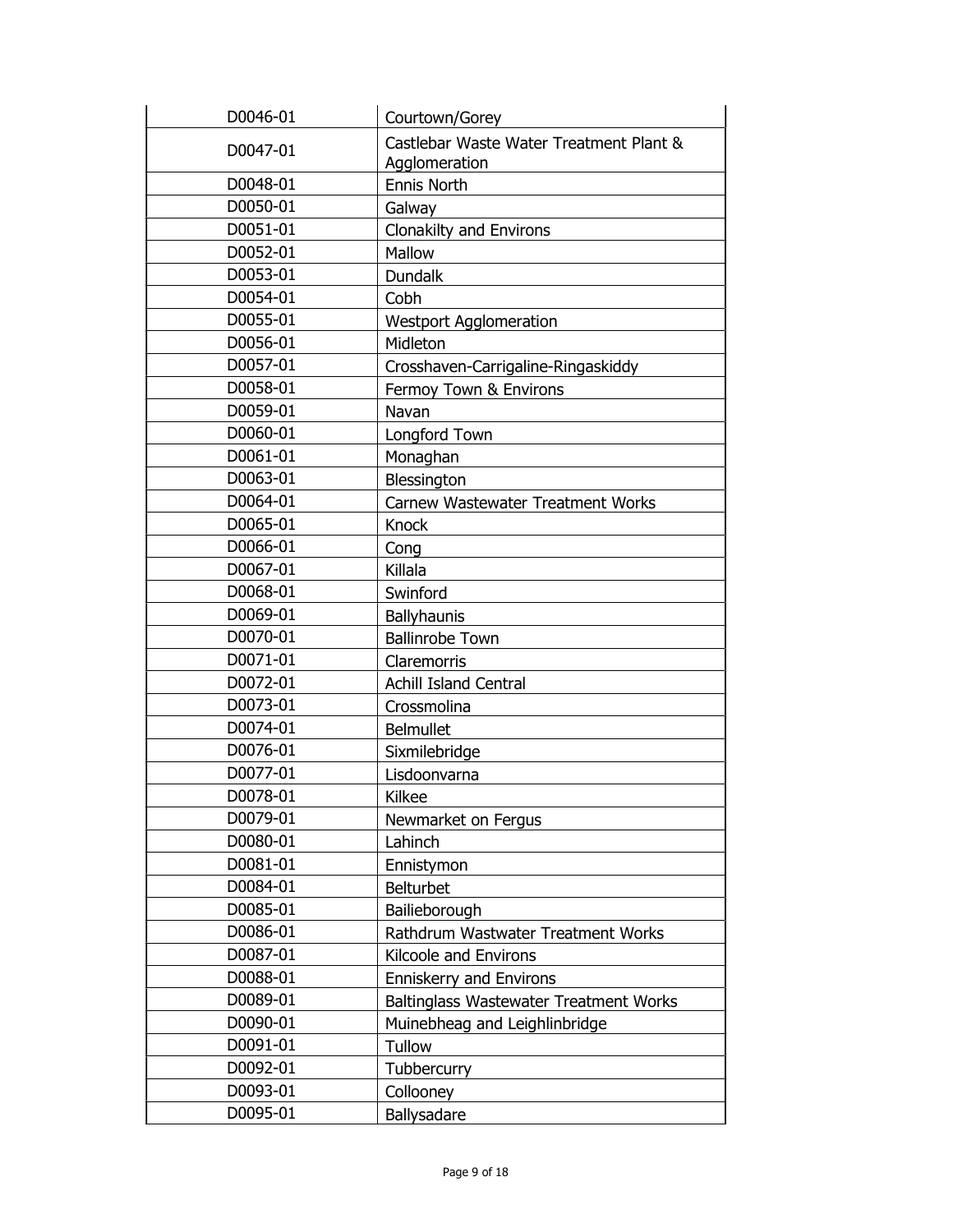| D0096-01 | Ballymahon                            |
|----------|---------------------------------------|
| D0097-01 | <b>Moate and Environs</b>             |
| D0098-01 | Edgeworthstown                        |
| D0099-01 | <b>Tyrellspass</b>                    |
| D0100-01 | Killucan - Rathwire                   |
| D0101-01 | Rochfortbridge Sewerage Sceheme       |
| D0103-01 | Kilbeggan and Environs                |
| D0104-01 | Kinnegad & environs                   |
| D0105-01 | Castlepollard and Environs            |
| D0107-01 | Strandhill                            |
| D0108-01 | Newcastle West                        |
| D0109-01 | <b>Birr</b>                           |
| D0110-01 | Edenderry                             |
| D0111-01 | Dunleer                               |
| D0112-01 | Rathkeale Town and Environs           |
| D0113-01 | Carndonagh/Malin                      |
| D0115-01 | Abbeyfeale                            |
| D0116-01 | Roscommon Town & Environs             |
| D0117-01 | Ardee                                 |
| D0118-01 | Castlerea                             |
| D0120-01 | Ballybofey / Stranorlar               |
| D0121-01 | <b>Boyle</b>                          |
| D0123-01 | Ballaghaderreen and Environs          |
| D0124-01 | Athboy, Rathcairn and their Environs  |
| D0125-01 | <b>Buncrana</b>                       |
| D0126-01 | Macroom                               |
| D0127-01 | Kells and Environs                    |
| D0128-01 | Ballyshannon Town & Environs          |
| D0130-01 | <b>Bundoran Town and Environs</b>     |
| D0131-01 | Enfield/Johnstown Bridge and Environs |
| D0132-01 | Kinsale                               |
| D0133-01 | <b>Duleek</b>                         |
| D0134-01 | Castlemartyr                          |
| D0135-01 | Donegal Town and Environs             |
| D0136-01 | Bandon                                |
| D0137-01 | Trim                                  |
| D0138-01 | Dunshaughlin                          |
| D0139-01 | Youghal                               |
| D0140-01 | North Cobh                            |
| D0141-01 | Banagher                              |
| D0142-01 | Clara                                 |
| D0143-01 | <b>Blackwater and Environs</b>        |
| D0144-01 | Drumshanbo                            |
| D0145-01 | Mooncoin                              |
| D0146-01 | <b>Tipperary Town</b>                 |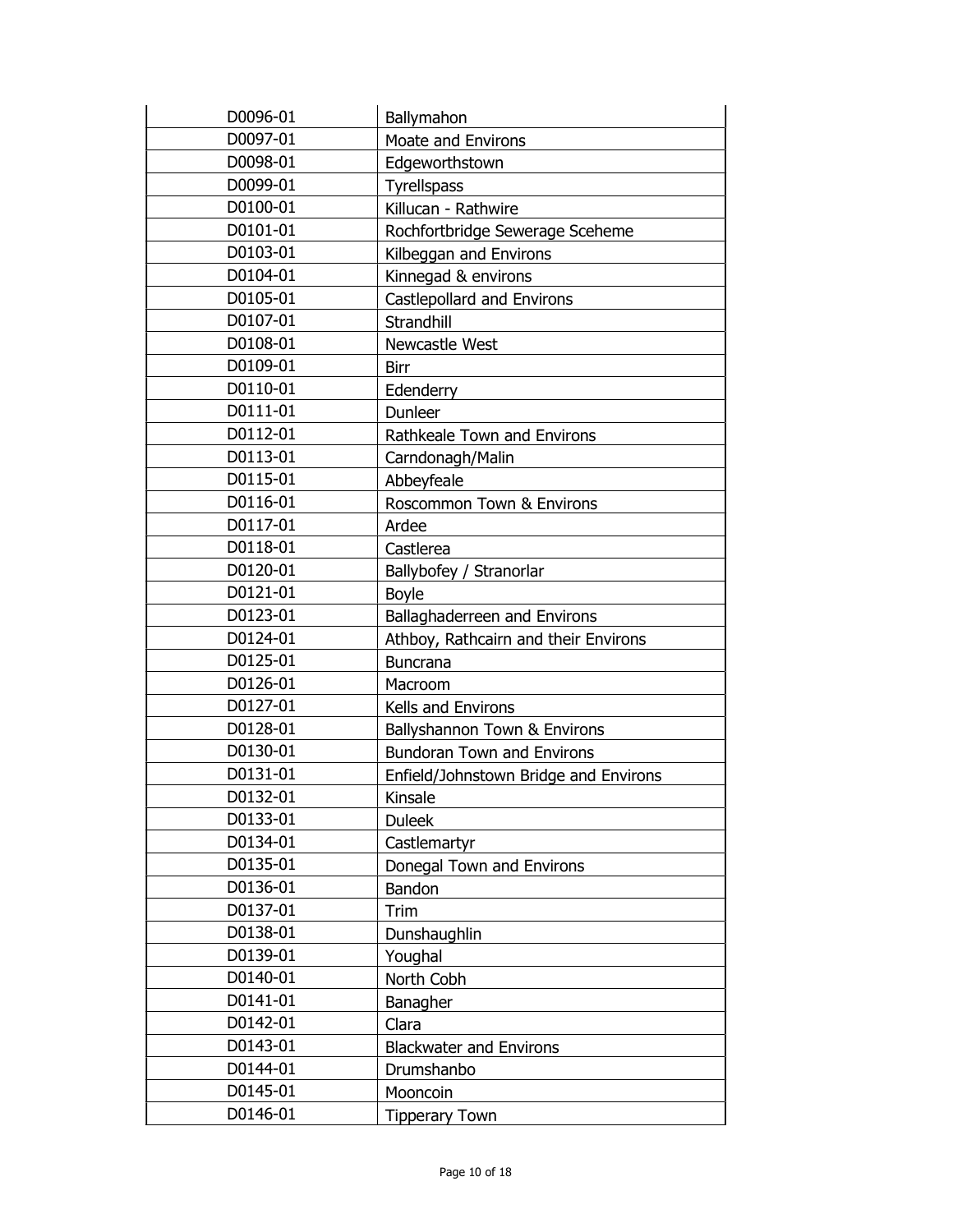| D0147-01 | Ferbane                             |
|----------|-------------------------------------|
| D0148-01 | Carrick-on-Suir                     |
| D0149-01 | Castlecomer                         |
| D0151-01 | Thomastown                          |
| D0152-01 | Mountmellick                        |
| D0153-01 | Mountrath                           |
| D0154-01 | Carrick-on-Shannon                  |
| D0155-01 | Graiguenamanagh Tinnahinch          |
| D0156-01 | Abbeyleix                           |
| D0157-01 | Piltown                             |
| D0158-01 | Portarlington                       |
| D0159-01 | Callan                              |
| D0160-01 | Dunmanway                           |
| D0161-01 | Kilmuckridge and Environs           |
| D0162-01 | Ardmore                             |
| D0163-01 | <b>Bunclody and Environs</b>        |
| D0164-01 | Fethard                             |
| D0165-01 | Rosslare Harbour and Environs       |
| D0166-01 | Skibbereen                          |
| D0167-01 | Cahir                               |
| D0168-01 | Bantry                              |
| D0169-01 | Ferns & Environs                    |
| D0170-01 | <b>Dunmore East</b>                 |
| D0171-01 | Cashel                              |
| D0172-01 | Rosscarbery Owenahincha             |
| D0173-01 | <b>Rosslare Strand and Environs</b> |
| D0174-02 | Coolgreany and Environs             |
| D0175-01 | Rathangan                           |
| D0176-01 | Lismore                             |
| D0177-01 | Monasterevin Town                   |
| D0178-01 | Kildare Town                        |
| D0179-01 | Listowel                            |
| D0180-01 | Castleisland                        |
| D0181-01 | Cahersiveen                         |
| D0182-01 | Killorglin                          |
| D0183-01 | Ballybunion                         |
| D0184-01 | Kenmare                             |
| D0185-01 | Dingle                              |
| D0186-01 | Ballyheigue                         |
| D0187-01 | Granard                             |
| D0188-01 | <b>Blackrock</b>                    |
| D0189-01 | Ballina/Killaloe                    |
| D0190-01 | Templemore                          |
| D0192-01 | Oughterard                          |
| D0193-01 | Athenry                             |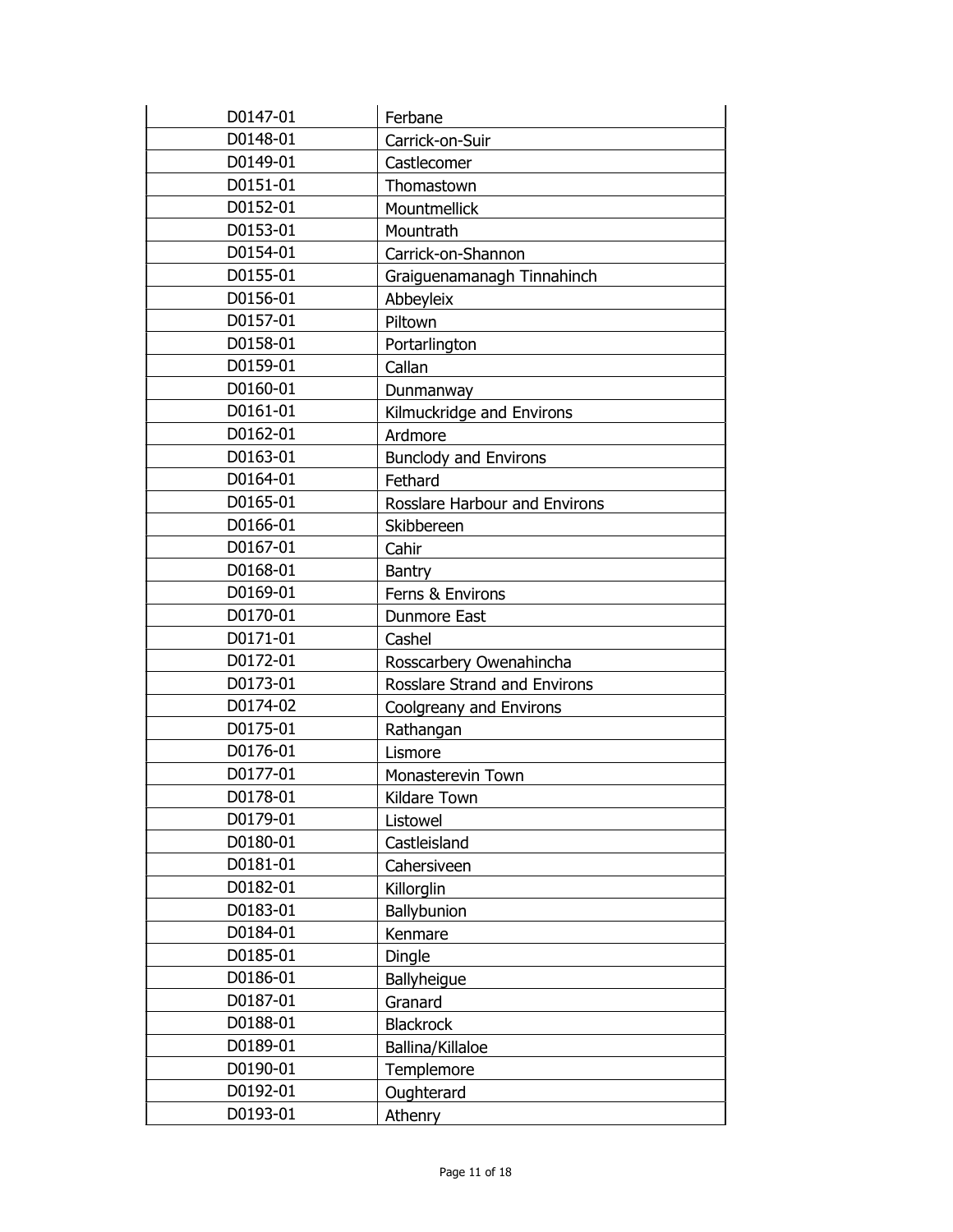| D0194-01 | Loughrea                                  |
|----------|-------------------------------------------|
| D0195-01 | Gort                                      |
| D0196-01 | Portumna                                  |
| D0197-01 | Headford                                  |
| D0198-01 | Clifden                                   |
| D0199-01 | Clareabbey                                |
| D0200-01 | Rathcormac                                |
| D0201-01 | Watergrasshill & Environs                 |
| D0202-01 | Mitchelstown                              |
| D0203-01 | Kanturk                                   |
| D0204-01 | <b>Charleville and Environs</b>           |
| D0205-01 | Castleblayney Waste Water Treatment Works |
| D0206-01 | <b>Clones and Environs</b>                |
| D0207-01 | Ballybay and Environs                     |
| D0209-01 | Raphoe                                    |
| D0211-01 | Dunfanaghy-Portnablagh                    |
| D0213-01 | Foxford                                   |
| D0214-01 | Charlestown                               |
| D0215-01 | <b>Bangor Erris</b>                       |
| D0216-01 | <b>Balla</b>                              |
| D0217-01 | Kiltimagh                                 |
| D0218-01 | Mallaranny                                |
| D0219-01 | Mountbellew                               |
| D0220-01 | Louisburgh                                |
| D0221-01 | Tinahely                                  |
| D0222-01 | Aughrim                                   |
| D0223-01 | Roundwood                                 |
| D0224-01 | Newport                                   |
| D0225-01 | Kilcormac                                 |
| D0226-01 | Daingean                                  |
| D0227-01 | Rhode                                     |
| D0228-01 | Strokestown                               |
| D0229-01 | <b>Ballyleague and Environs</b>           |
| D0230-01 | <b>Elphin and Environs</b>                |
| D0231-01 | <b>Bridgetown and Environs</b>            |
| D0232-01 | Kilmore Quay Village and Environs         |
| D0233-01 | Kilmeague                                 |
| D0234-01 | Robertstown                               |
| D0236-01 | Castledermot                              |
| D0237-01 | Rathvilly                                 |
| D0238-01 | <b>Ballymore Eustace</b>                  |
| D0239-01 | Mullaghmore                               |
| D0240-01 | Rathoe                                    |
| D0241-01 | Fethard-on-Sea and Environs               |
| D0242-01 | Coill Dubh                                |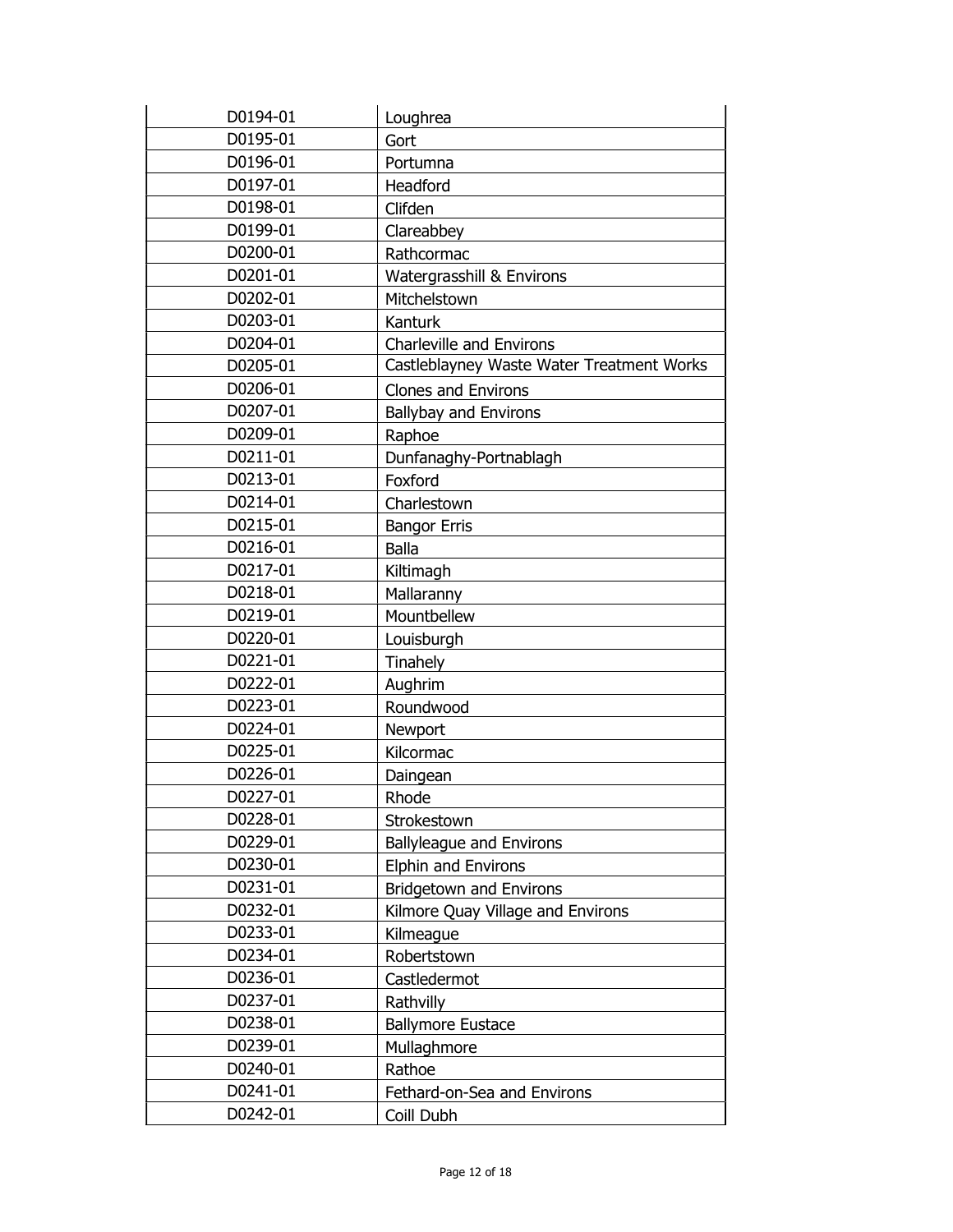| D0244-01 | Derrinturn                                 |
|----------|--------------------------------------------|
| D0245-01 | Duncannon & Environs                       |
| D0246-01 | Fenagh                                     |
| D0247-01 | <b>Ballon</b>                              |
| D0248-01 | <b>Borris Waste Water Works</b>            |
| D0250-01 | Longwood                                   |
| D0251-01 | Donore                                     |
| D0252-01 | Mullagh Waste Water Treatment Works        |
| D0253-01 | Ballyconnell Waste Water Treatment Works   |
| D0254-01 | <b>Ballivor and Environs</b>               |
| D0256-01 | Ballyjamesduff Waste Water Treatment Works |
| D0257-01 | Slane                                      |
| D0258-01 | <b>Oldcastle and Environs</b>              |
| D0259-01 | <b>Summerhill and Environs</b>             |
| D0260-01 | Knockbridge Sewerage Scheme                |
| D0261-01 | Collon                                     |
| D0262-01 | <b>Stamullen and Environs</b>              |
| D0263-01 | Louth Village Sewerage Scheme              |
| D0264-01 | Dromiskin                                  |
| D0265-01 | Clogherhead                                |
| D0266-01 | Tullyallen Sewerage Scheme                 |
| D0267-01 | Delvin                                     |
| D0268-01 | Carlingford Sewerage Scheme                |
| D0269-01 | Castlebellingham/Kilsaran Sewerage Scheme  |
| D0270-01 | Tallanstown Sewerage Scheme                |
| D0271-01 | Clonmellon                                 |
| D0272-01 | Cappoquin                                  |
| D0273-01 | <b>Tallow</b>                              |
| D0274-01 | Portlaw                                    |
| D0275-01 | Kilmacthomas                               |
| D0276-01 | Kinvara                                    |
| D0277-01 | Mohill                                     |
| D0278-01 | Leitrim Village                            |
| D0279-01 | Dromahair                                  |
| D0280-01 | Kinlough                                   |
| D0281-01 | Ballinamore                                |
| D0282-01 | Ardfert                                    |
| D0283-01 | <b>Tarbert</b>                             |
| D0284-01 | Fenit                                      |
| D0285-01 | Sneem                                      |
| D0286-01 | Glenbeigh                                  |
| D0287-01 | Waterville                                 |
| D0288-01 | Rathdowney                                 |
| D0289-01 | Durrow Agglomeration                       |
| D0290-01 | Borris-in-Ossory                           |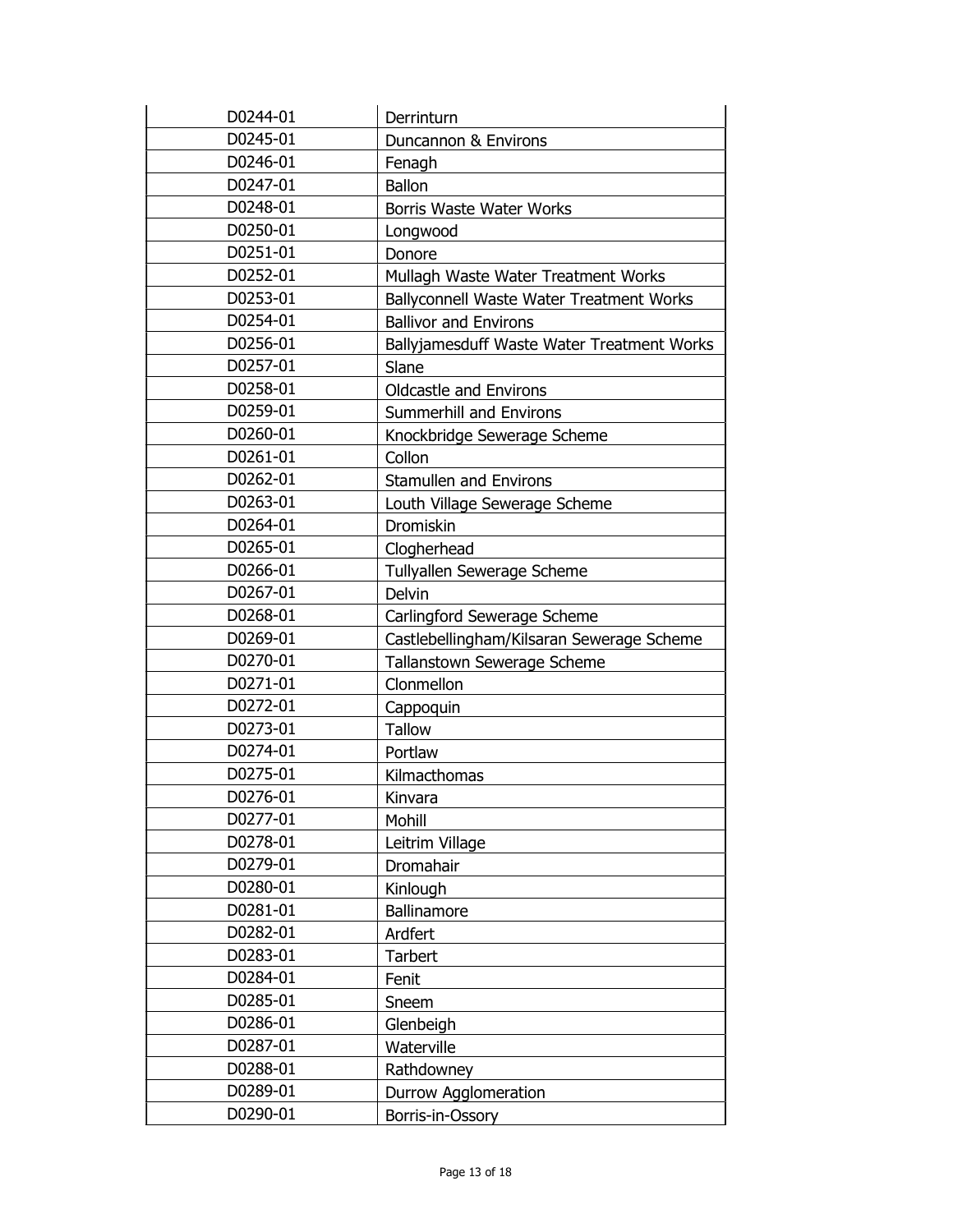| D0291-01 | Ballylynan                              |
|----------|-----------------------------------------|
| D0292-01 | Stradbally                              |
| D0293-01 | Castletownroche and Environs            |
| D0294-02 | Courtmacsherry and Timoleague           |
| D0295-01 | Schull                                  |
| D0296-01 | <b>Baltimore</b>                        |
| D0297-01 | Castletownbere                          |
| D0298-01 | Cloyne                                  |
| D0299-01 | Ballyvourney/Ballymakeery               |
| D0300-01 | Doneraile and Environs                  |
| D0301-01 | Killeagh                                |
| D0302-01 | Dromahane and Environs                  |
| D0303-01 | <b>Buttevant</b>                        |
| D0304-01 | Pallaskenry                             |
| D0305-01 | Kilfinnane                              |
| D0306-01 | Murroe                                  |
| D0307-01 | Croom                                   |
| D0308-01 | Caherconlish                            |
| D0309-01 | Doon                                    |
| D0310-01 | Cappamore                               |
| D0311-01 | Ardfinnan                               |
| D0312-01 | Adare                                   |
| D0313-01 | <b>Bruff Town and Environs</b>          |
| D0314-01 | <b>Hospital Town and Environs</b>       |
| D0315-01 | Askeaton                                |
| D0316-01 | Dromcollogher Town and Environs         |
| D0317-01 | Newtownforbes                           |
| D0318-01 | Quin                                    |
| D0319-01 | Scarriff                                |
| D0320-01 | Tulla                                   |
| D0321-01 | Miltown Malbay                          |
| D0322-01 | Clarecastle                             |
| D0323-01 | Borrisoleigh                            |
| D0324-01 | Doonbeg                                 |
| D0325-01 | Newport                                 |
| D0326-01 | Borrisokane                             |
| D0327-01 | Ballyvaughan Wastewater Treatment Plant |
| D0328-01 | Ladysbridge                             |
| D0329-01 | Killeens                                |
| D0331-01 | Milltown                                |
| D0332-01 | Millstreet & Environs                   |
| D0333-01 | Newmarket and Environs                  |
| D0334-01 | Kilworth and Environs                   |
| D0335-01 | Gowran                                  |
| D0336-01 | Urlingford                              |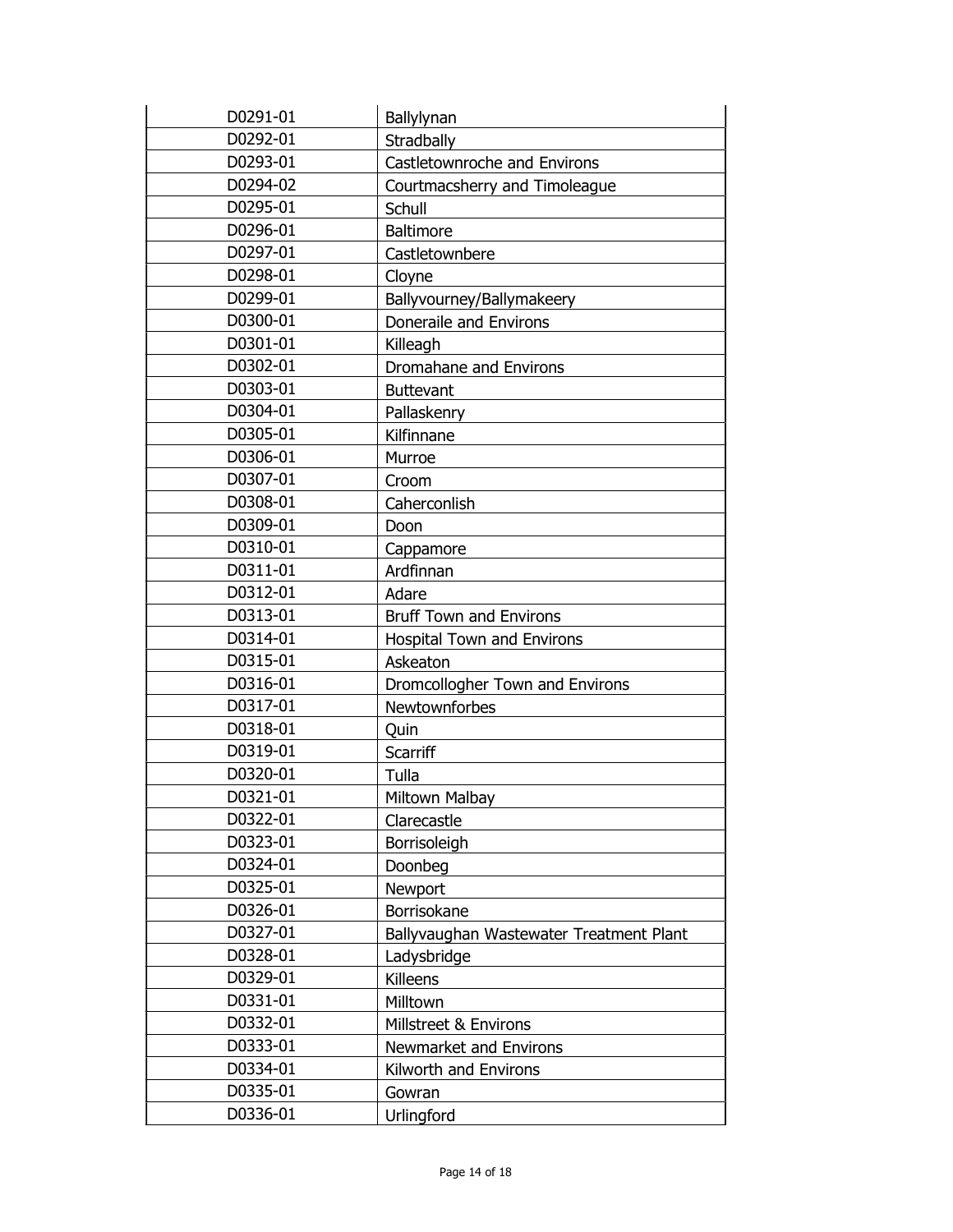| D0337-01 | Ballyragget                      |
|----------|----------------------------------|
| D0339-01 | Paulstown                        |
| D0340-01 | Clogh - Moneenroe                |
| D0341-01 | Ramelton                         |
| D0342-01 | Milford                          |
| D0343-01 | Falcarragh                       |
| D0344-01 | Convoy                           |
| D0345-01 | Rathmullan                       |
| D0346-01 | Emyvale                          |
| D0347-01 | Glaslough                        |
| D0348-01 | Inniskeen                        |
| D0349-01 | Newtowncunningham                |
| D0350-01 | Downings                         |
| D0351-01 | Ballyliffen                      |
| D0352-01 | Lifford                          |
| D0353-01 | Stradbally                       |
| D0355-01 | <b>Ballindine &amp; Environs</b> |
| D0356-01 | Ballycastle                      |
| D0357-01 | Kilkelly                         |
| D0358-01 | Baile na nGall                   |
| D0359-01 | Shrule                           |
| D0361-01 | Kilmaine                         |
| D0362-01 | Ballinagar                       |
| D0363-01 | Kinnitty                         |
| D0364-01 | Mucklagh                         |
| D0365-01 | Shinrone                         |
| D0366-01 | Belcarra                         |
| D0367-01 | Doogort                          |
| D0369-01 | Cloghan                          |
| D0370-01 | Dunmore                          |
| D0371-01 | Ballygar                         |
| D0373-01 | Easky                            |
| D0376-01 | Frenchpark and Environs          |
| D0377-01 | Hodson Bay and Environs          |
| D0379-01 | Glenamaddy Town                  |
| D0380-01 | Lahardane                        |
| D0381-01 | Grange                           |
| D0384-01 | Ballinakill                      |
| D0385-01 | Ballyroan                        |
| D0386-01 | Clonaslee                        |
| D0387-01 | Castletown                       |
| D0388-01 | Carraroe                         |
| D0390-01 | Myshall                          |
| D0391-01 | Palatine                         |
| D0392-01 | Coolaney                         |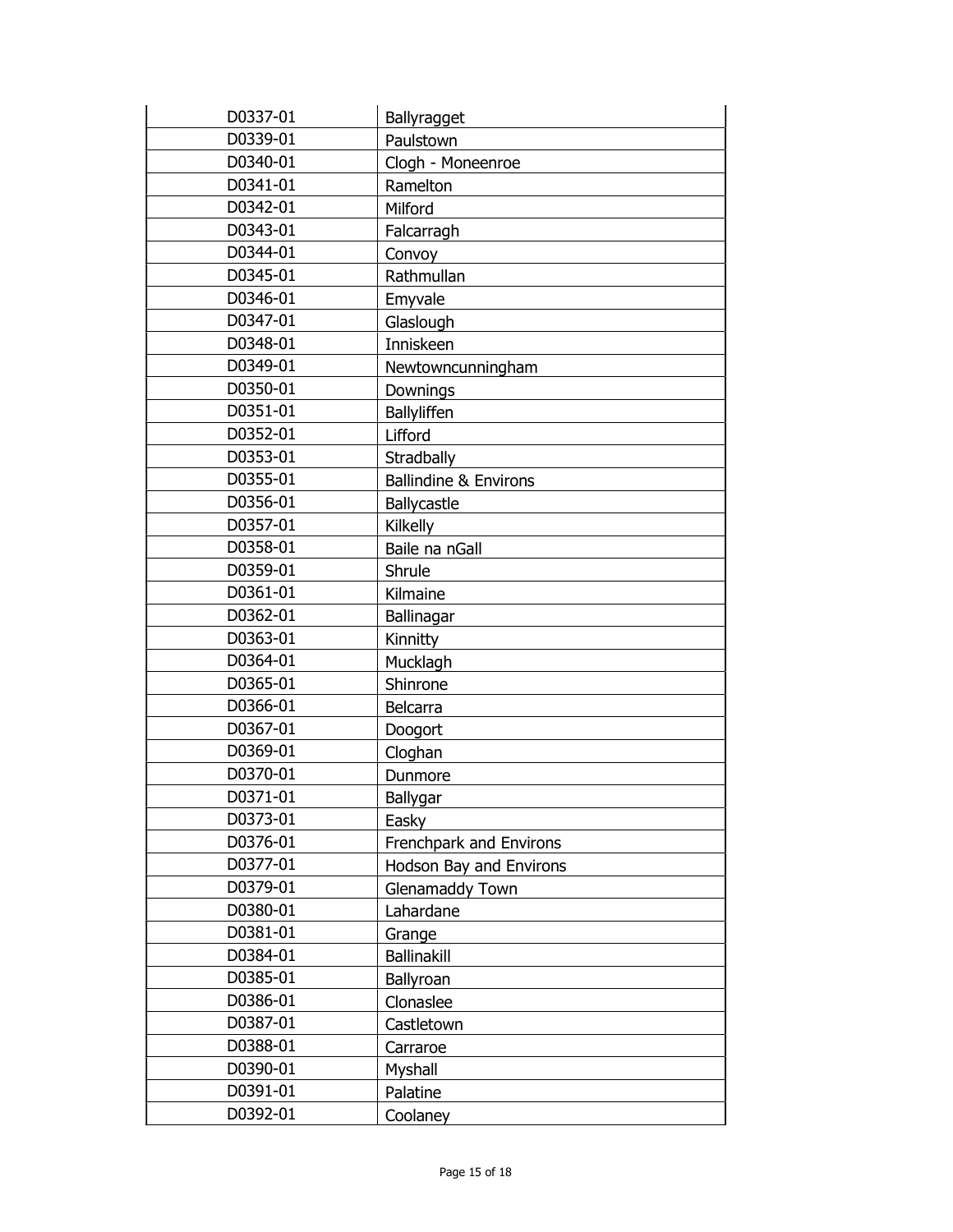| D0394-01 | Cliffony                        |
|----------|---------------------------------|
| D0396-01 | Spiddal                         |
| D0397-01 | <b>Tagoat and Environs</b>      |
| D0398-01 | Ballaghkeen and Environs        |
| D0400-01 | Bennettsbridge                  |
| D0401-01 | Johnstown                       |
| D0402-01 | <b>Ballycanew and Environs</b>  |
| D0403-01 | Moylough                        |
| D0404-01 | Clonroche and Environs          |
| D0405-01 | <b>Camolin and Environs</b>     |
| D0407-01 | <b>Ballymurn and Environs</b>   |
| D0408-01 | Roosky and Environs             |
| D0409-01 | Campile and Environs            |
| D0410-01 | Newcastle                       |
| D0411-01 | Avoca                           |
| D0412-01 | Ballinaclash                    |
| D0414-01 | Redcross                        |
| D0415-01 | Laragh                          |
| D0416-01 | Kilpedder                       |
| D0417-01 | Abbeydorney                     |
| D0418-01 | <b>Ballyduff</b>                |
| D0419-01 | Rathmore                        |
| D0420-01 | Kilkishen                       |
| D0421-01 | Knightstown                     |
| D0422-01 | Inagh                           |
| D0423-01 | Whitegate-Aghada                |
| D0424-01 | Crusheen                        |
| D0425-01 | Kilbrittain                     |
| D0426-01 | <b>Dripsey</b>                  |
| D0427-01 | Coachford                       |
| D0429-01 | Innishannon                     |
| D0430-01 | Liscannor                       |
| D0431-01 | <b>Ballingeary</b>              |
| D0432-01 | <b>Ballyhooley and Environs</b> |
| D0433-01 | <b>Riverstick</b>               |
| D0434-01 | Corofin                         |
| D0435-01 | <b>Ballinode</b>                |
| D0437-01 | Boherbue and Environs           |
| D0438-01 | <b>Bweeng and Environs</b>      |
| D0439-01 | Conna and Environs              |
| D0440-01 | Cappawhite                      |
| D0441-01 | Ballyclough                     |
| D0442-01 | Kildorrery                      |
| D0443-01 | Killenaule                      |
| D0444-01 | Churchtown and Environs         |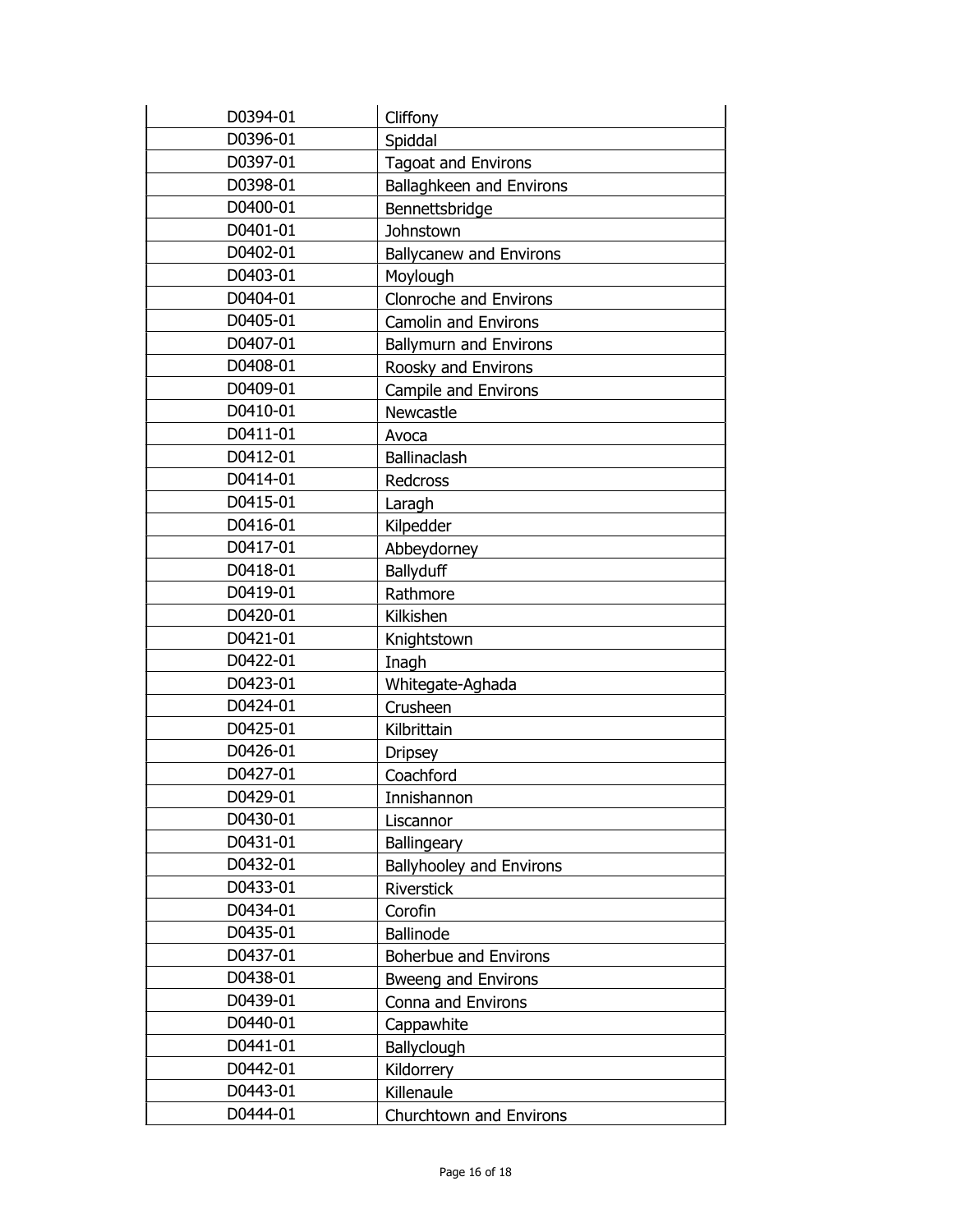| D0445-01 | <b>Clondulane and Environs</b> |
|----------|--------------------------------|
| D0447-01 | Killavullen and Environs       |
| D0448-01 | <b>Banteer and Environs</b>    |
| D0449-01 | Castlelyons and Environs       |
| D0450-01 | Glanworth                      |
| D0452-01 | Kilsheelan                     |
| D0453-01 | Clogheen                       |
| D0454-01 | Rockcorry                      |
| D0456-01 | Mullinahone                    |
| D0458-01 | <b>Newbliss</b>                |
| D0459-01 | Ballylongford                  |
| D0460-01 | <b>Fieries</b>                 |
| D0461-01 | Castlegregory                  |
| D0462-01 | Lixnaw                         |
| D0463-01 | Knockaconny                    |
| D0464-01 | Smithborough                   |
| D0467-01 | Ballydehob                     |
| D0468-01 | Castletownshend                |
| D0469-01 | <b>Union Hall</b>              |
| D0470-01 | Drimoleague                    |
| D0471-01 | Glengarriff                    |
| D0472-01 | Ballineen/Enniskeane           |
| D0474-01 | Twomileborris                  |
| D0475-01 | Cloughjordan                   |
| D0476-01 | Dunlavin                       |
| D0478-01 | Holycross                      |
| D0479-01 | Kentstown                      |
| D0480-01 | Littleton                      |
| D0481-01 | Kilmainhamwood                 |
| D0482-01 | Ballynacarrigy                 |
| D0483-01 | Drumconrath                    |
| D0485-01 | Collinstown                    |
| D0486-01 | Kildalkey                      |
| D0487-01 | Nobber                         |
| D0488-01 | Carlanstown                    |
| D0493-01 | Allenwood                      |
| D0494-01 | Scotstown                      |
| D0495-01 | Shercock                       |
| D0496-01 | <b>Ballyhaise</b>              |
| D0497-01 | Arvagh                         |
| D0498-01 | <b>Blacklion</b>               |
| D0499-01 | Killeshandra                   |
| D0500-01 | Kilnaleck                      |
| D0502-01 | Foynes                         |
| D0503-01 | Pallasgreen                    |